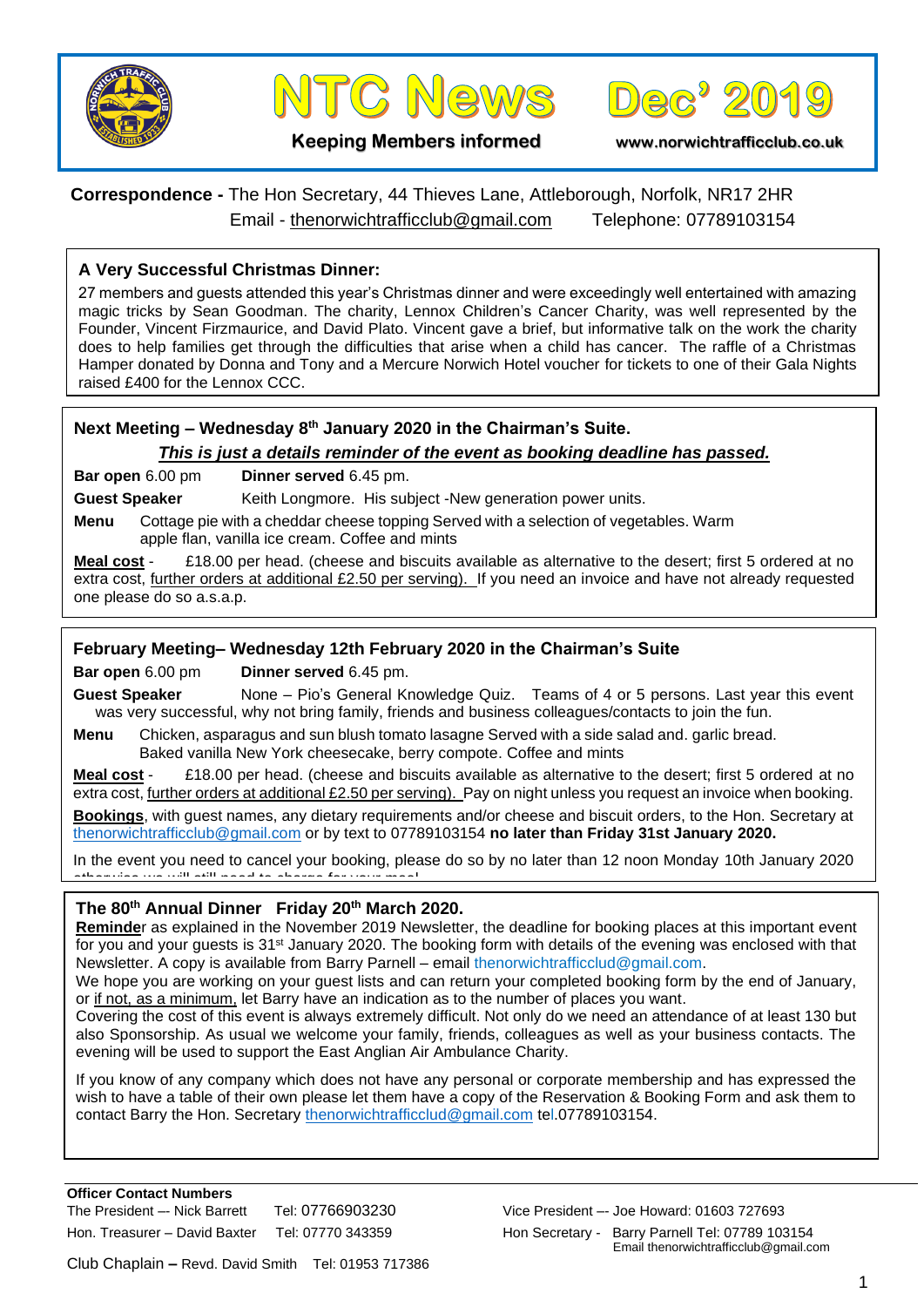### **The 80th Annual Dinner Sponsorship Request**:

Last year we were very grateful to receive generous sponsorship from Ford & Slater, Hugh J Boswell Ltd, J Medler ltd, and Redline MOT and Service. This enabled us to cover the cost of the evening's entertainment.

We hope other members might consider helping to defray the cost of the event in the same way this March. In return your generosity will be recognised on all documentation and any article relating to the event and on the Club Webb site. Please contact Barry Parnell if you feel you can help.

#### **2020 Summer Outing:**

In last month's Newsletter we published a list of potential venues for the 2020 outing and requested members respond with one or more preferences. Regrettably only 2 members responded. Consequently, at the Committee's December meeting it was decided having looked at indicative costs, financial risk and likely popularity to offer members 2 outings:

- A visit to the Palace House Horse Racing Museum, Newmarket.
- A private evening visit to the City of Norwich Aviation Museum.

Attendance at either is not mutually exclusive and you may attend one or both, with or without guests. In both cases the final cost per head will be affected by the number of attendees. Final negotiations and arrangements will be completed with the venues early in January 2020. Full details and the reservation forms will be circulated with the next newsletter. However, so that you can start to consider which event you would wish to attend and who you might invite, outline details are:

- 1) Palace House Horse Racing Museum, Newmarket Wednesday 17<sup>th</sup> June 2020:at 10.30 am.
	- a) What's included:
		- i) On arrival tea/coffee and introductory briefing to the day's itinerary; the museum and art gallery; and the Retraining of Racehorses (RoR) work & demonstrations,
		- ii) time to explore the museum and art gallery
		- iii) Buffet Lunch in private room,
		- iv) Private group visit of stables and RoR facility with training demo,
		- v) Estimated overall visit time 5 hrs
	- b) Indicative per head cost: Based on an attendance of  $25 = £30.50$  p.p. Based on  $30 = £30.17$  p.p..
	- c) Trave**l:** Public Pay and Display Parking is available within 3 minutes' walk. If numbers make it financially viable and a coach from Norwich could be arranged at additional cost. It is estimated for an attendance of 25 the additional cost on the whole trip would be £12 per person.
- 2) **Evening Visit to the City of Norwich Aviation Museum,** Horsham St Faiths on either Wednesday 8<sup>th</sup> or Wednesday 15<sup>th</sup> July' 20. (date still to be confirmed).
	- a) What's included:
		- i) Private guided tour of the museum,
		- ii) Hands on tour of 2 aircraft,
	- b) Indicative per head cost: *-(Subject to further information*) Based on an attendance of 25 £8.50
	- c) **Travel:** Parking on site.

In relation to both these outings a group post visit, meal could be arranged at a suitable hostel if that is what members would like..

**It would be extremely useful to get early indication of likely take-up of each of these events even before the reservation forms being issued. We know that many members will not be interested, however the lack of response we often get when requesting such indications make negotiating and planning so difficult. Please, on this occasion help the Secretary by letting him know within the next couple of weeks if you are interested in either or both the visits, or, in neither.**

### **Outstanding Annual Subscriptions:**

In the last newsletter we reported that 20 members had still not paid their annual subscription and asked that all members check to see if they have made their payment and, if so, that it was for the correct amount: Unfortunately, since then, up until Dec 13<sup>th</sup> when the bank statements were last checked, only 2 further payments had been received. Once again, we ask that you all check to see that you have paid.

- Personal Members £25.00 unless over 65 years old and fully retired.
- Corporate Members £35.00.

## **A happy and prosperous New Year**. **We hope to see as many of you as possible at one o more of the 2020 club meetings and events.** Nick Barrett, Nick Barrett,

**Officer Contact Numbers** The President –- Nick Barrett Tel: 07766903230 Vice President –- Joe Howard: 01603 727693 Hon. Treasurer – David Baxter Tel: 07770 343359 Hon Secretary - Barry Parnell Tel: 07789 103154